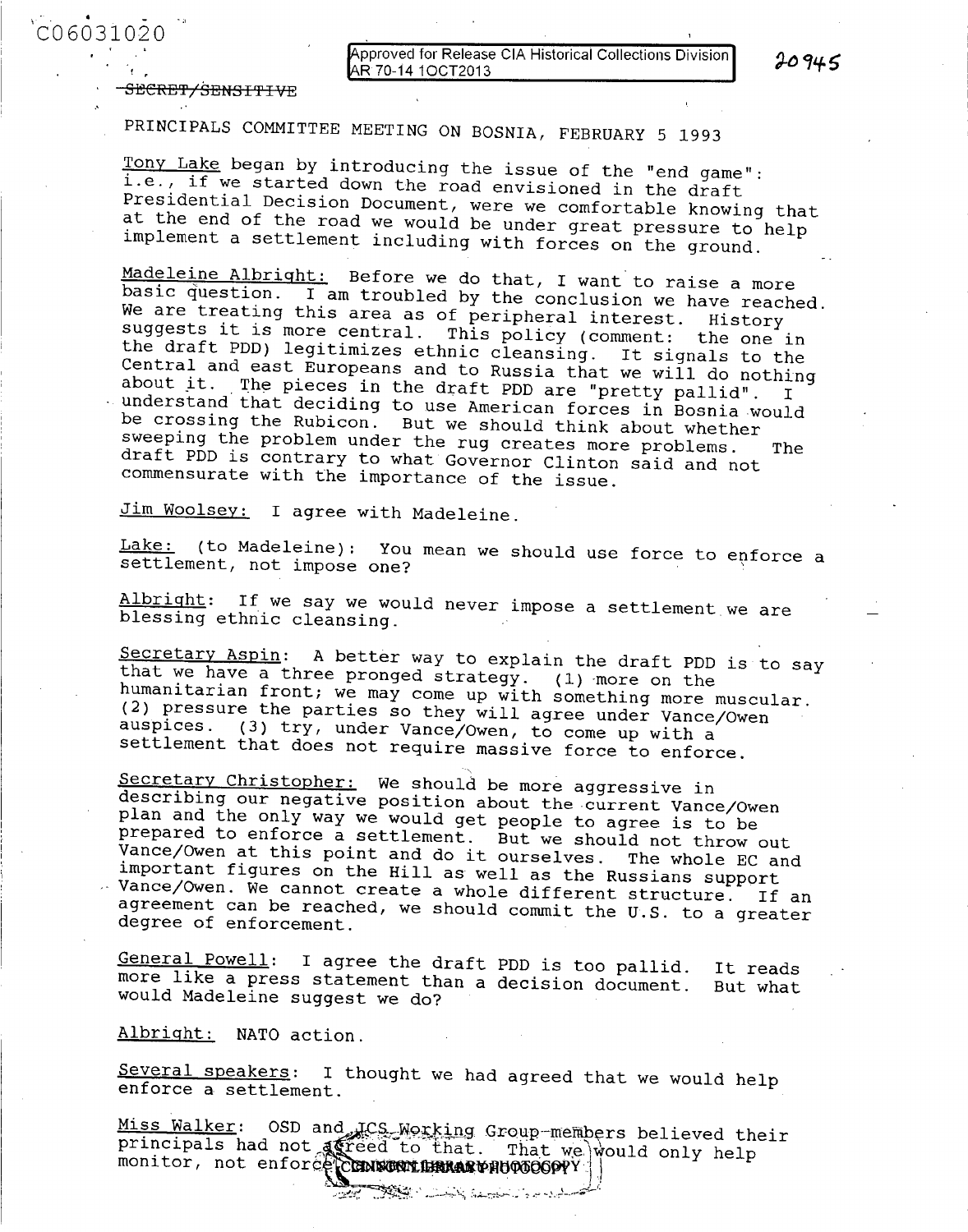Powell and Aspin both said that had not been their position.<br>General Powell: I thought we agreed that we would be willing to General Componse to enforce a settlement, but leave our willingness to use force to enforce a settlement, but leave our willingness to

<u>Mr.</u> force? Berger:  $\overline{\mathrm{\text{To}}}$  get What an is is the end toward which Madeleine would apply<br>agreement or enforce it?

but General we need Powell: to know The military will do anything that is decided,<br>ow what "it" is that we are being asked to do.

(my notes don't make clear who asked: ground or air forces?

Secretary Secretary Christopher: we should start with air power but be<br>willing to use ground forces if necessary

willing to use ground forces if necessary.<br>Mr. Woolsey: We keep talking about enforcing the whole<br>agreement, fixing the whole situation. But we also tall<br>using only air power. using only air fixing ng the whole situation. But we also talk

we at There least is used no air There is no carrot in the present draft PDD for Bosnia. If<br>we at least used air power to lift the siege of Sarajevo, maybe<br>in time doing more, we could have not only a "no flagevo, maybe in time doing more, we could have not only a "no fly zone" hut

the package is that Bosnia can go along with something close to Vance/Owen but we potentially could bring to the outling close to vance/Owen but we potentially could bring to the party of NATO enforcement a ban on tanks, artillery, and APCs about 20-20

General Powell" OK, but it is a commitment of bombers to go bomb. (Note: I did not take "OK" to mean agreement that we should do it.)

Secretary Secretary Christopher: Madeleine and I did not coordinate our<br>positions before the meeting. But the draft PDD put me in the positions before the meeting. But the draft PDD put me in the

Secretary Aspin: In presenting our decision we should start with what we are trying to achieve, call on all parties to end<br>violence, reach a settlement, open the camps, and then say<br>to accomplish that we have a three prong strategy. violence, reach a settlement, open the camps, and then say that

Mr. Lake The problem all along has been promising more than we that at the end that at the end of the game we would help enforce something that the parties agree to.

Mr. Berger: and ground? What does the use of force mean? Air power, or air

General Powell: Both. We can use air power but ultimately must go in and separate the parties.

Mr. Lake: And the Well Hold business PHOTOCOPY; lalone.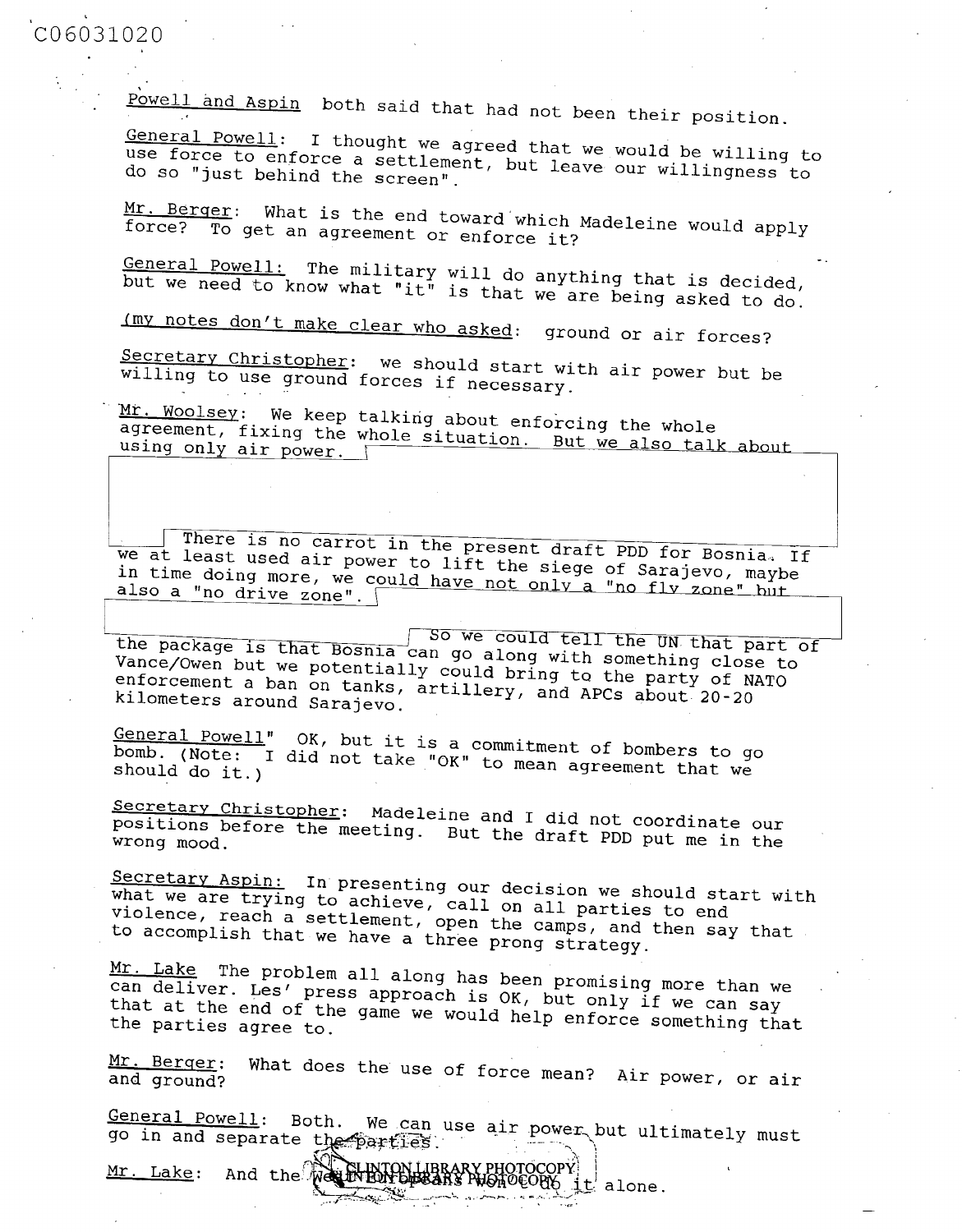Mr. Furerth: Also, if in going in we can demand implementation<br>of some of the London Accords the Serbs agreed to, especially<br>lifting the siege of Sarajevo. That raises the question of what<br>we would do if the Serbs don't co

Mr. Lake: Let me clarify what we seem to be saying. Do we want<br>to add to the President's package that we should say now that if<br>all the parties voluntarily come to an agreement the US will say<br>at the start that we are prep

Mr Berger: For now we should say only "including the use of force." (Secretary Aspin, others indicate agreement with Berger)

 $\frac{Mr. \text{ Lake:}}{\text{don't rule it out.}}$  The sked whether that means ground forces, say we

Secretary Aspin: Addressing it later means soon. We will need ground forces to do what the agreement calls for, such as lifting the siege of Sarajevo.

Mr. Woolsey: It would be something useful if we could stop<br>people from killing each other with heavy weapons. Even if small<br>arms continue to be used, that is a game the Bosnians can play. We can take away from the Serbs the heavy stuff and frighten with some of the other.

Secretary Christopher: We should describe our policy as entering the negotiations in a more aggressive way.

Mr. Lake: Yes. The draft press statement was written back **because we** thought there **was no agreement** that we would be willing to use force, including ground forces if necessary, to **enforce an agreement.**

Mr. Lake: Let's talk about options for contributing to the humanitarian effort

<u>General Powell</u>: We have several ideas we're studying. One is to<br>take responsibility for the area southeast of Sarajevo that is<br>not now heing served. We would need an UNPRO force similar to<br>what the UK and France have. W TO COULD turn up on the black market.

<u> The Company and the company of the company of the company of the company of the company of the company of the company of the company of the company of the company of the company of the company of the company of the compa</u>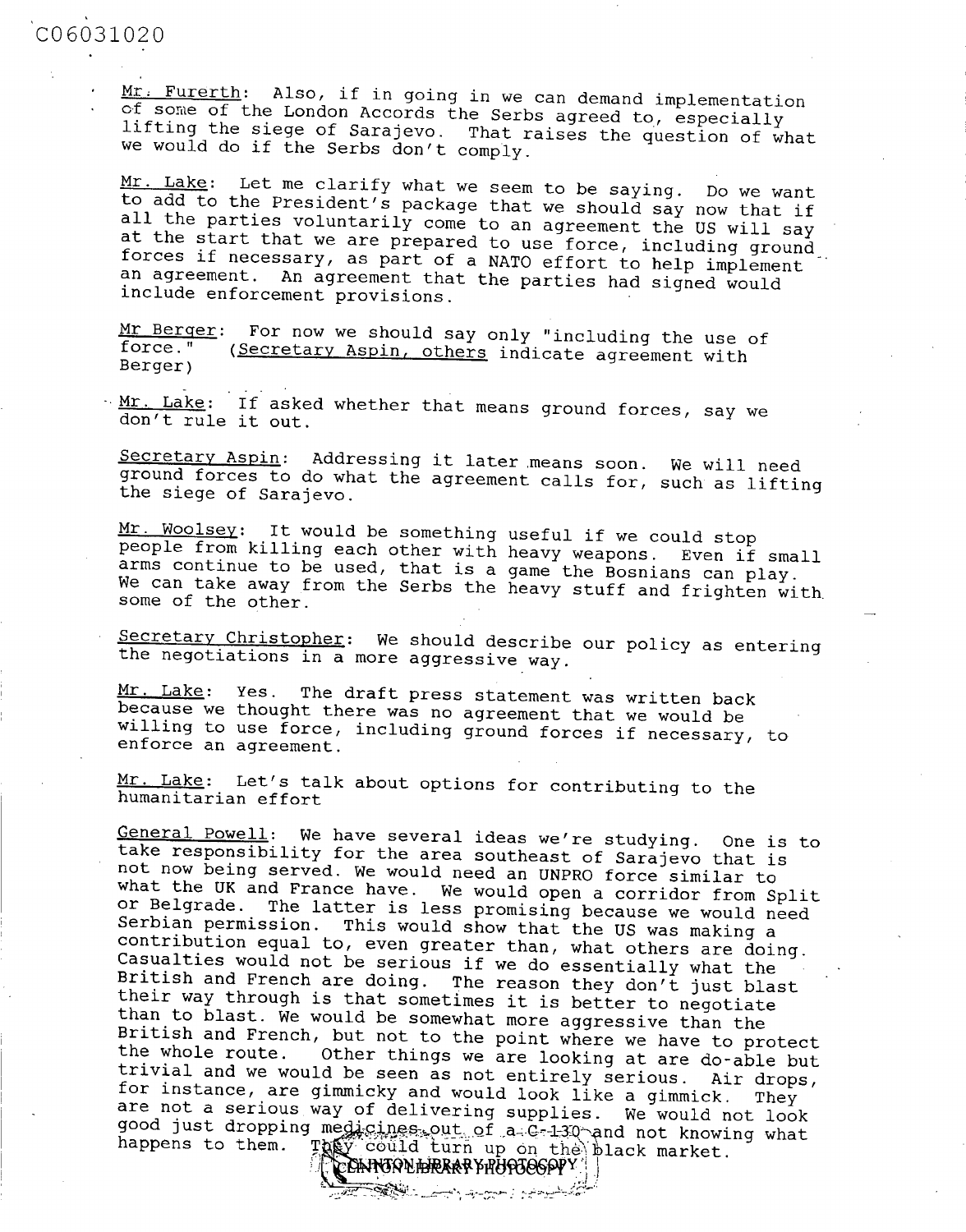## CO **6031020**

Secretary Christopher: What about a one-time surge?

Mr. Lake: Are you also doing an option of lifting the siege of Sarajevo?

General Powell: The French have tossed that out recently. You<br>can take out some artillery. That will make a difference even if<br>not guarantee ending the siege. When the F-16s go home at night<br>the shelling can begin again. M

Mr. Berger: What would be the psychological impact on the Serbs of intermittent bombing, of planes taking out batteries on an intermittent basis?

General Powell: I think it would have a deterrent impact. They<br>would have to decide wither to take on the U.S. If they decided<br>to continue the shelling, knowing that we from time to time would<br>get a target would reduce the

Mr. Berger: The American people would see a big difference between using force when the parties have asked us to enforce an agreement, and pre-emotive use of force.

General Powell: Also, the relief effort would stop if we used force before a settlement.

Mr. Woolsey: The way the siege was supposed to be ended before was an agreement to put the heavy weapons in cantonments, but within range of Sarajevo. We should require that they move out of range.

Mr. Fuerth: We should insist that the guns be silenced or we will try to silence them, then that they be moved beyond range as part of a settlement.

Mr. Woolsey: Keep in mind the need for NATO agreement if we are to use our planes.

General Powell: If we decided to join the humanitarian effort on the ground, there would be great expectations that the US would force its way through. Field Marshall Dan Rather would criticize us if we did not.

Mr. Lake: What should be our diplomatic strategy?

Secretary Christopher: We should just spread out and do<br>everything. In capitals, by telephone, work on the Bosnians, get<br>the Germans to work on the Croatians and the Russians on the<br>Serbs. Our message to all should be that

Secretary Aspin: Are the Serbs and Bosnian Serbs the same? How can we bring pressure on all of them?

Secretary Christopher The Serbs will say "it's not us" but<br>Serbia supplies and **COMPONEMERARE HORDERE**THS. And Russia has a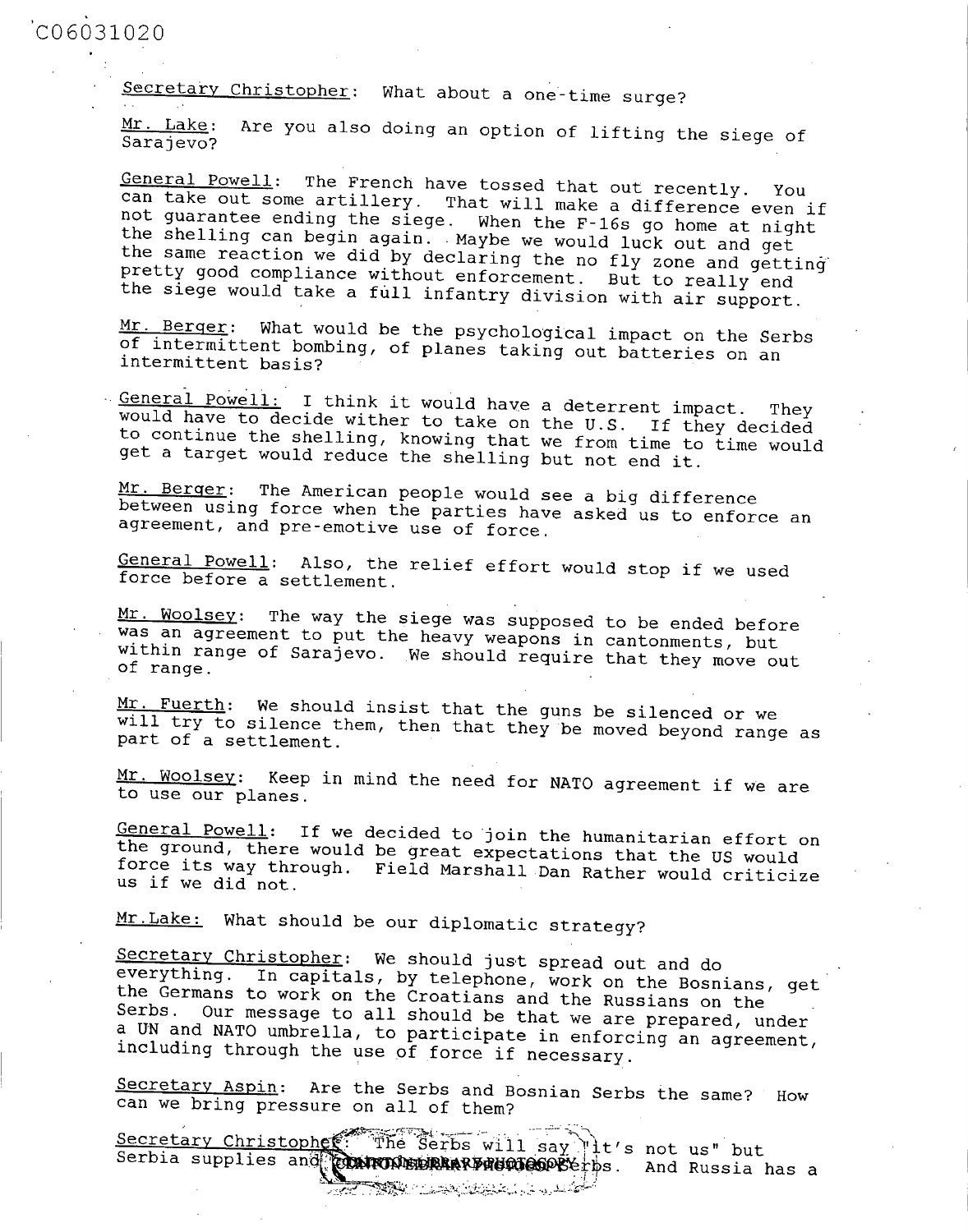big influence on Serbia and claims a strong desire to solve the<br>problem peacefully. It would serve Yeltsin's purposes to be<br>effective in bringing about a settlement. The US and Turkey can<br>influence Bosnia. We can change th

Mr. Berger: Should we reiterate the warning on Kosovo?

Mr. Lake: How would we tell who was a fault?

Mr. Fuerth: We could elaborate our Christmas demarche, saying we are less interested in who started a riot than in insisting that heavy artillery not be used to put down civil disturbances. We would establish a principle o

Ambassador Albright: What about war crimes?

Secretary Christopher: That will be part of our diplomatic strategy. Part of Madeleine's job is to move it at the UN.

Mr. Berger: Is there a tension or inconsistency between pressing on war crimes and trying to negotiate?

Mr. Lake: We could focus on the grass roots offenders first rather than their leaders who give the commands.

(Speaker unclear in my notes): The US also will take more refugees

Mr. Lake: Jenonne Walker will work with State on a diplomatic, public, and Hill package for the Deputies to review over the weekend. The press package should begin with a roll of the drums: this is what we want and how we

Secretary Christopher: We can't do this with backgrounders. We have promised a statement--we've promised a Presidential statement. We should not forego the use of TV if we want to reach the public.

Secretary Aspin, Mr Berger: (Both recommended a Christopher speech, with lots of backgrounding by various officials all speaking from the same prepared text.

Mr. Lake: The sequence should be quick movement from informing allies in capitals, informing Vance and Owen and the Hill, just before the speech on Tuesday or Wednesday.

Secretary Christopher: The US will take the leadership on the diplomatic front to work on Russia to press the Serbs, on Turkey to press the Muslims,a nd on Germany to press the Croats.

Vice President Gore had joined the meeting a few minutes earlier<br>and Leon Fuerth had been giving him a whispered summary of the<br>group's conclusion, including willingness to help enforce an<br>agreement.

The Vice President: I disagree. The world has let a terrible<br>thing happen in Bosnia, but I always have been very reluctant to<br>use American ground Corces and I am sure Bill Clinton will be<br>unless we have absorted the Correc

<u> Tan Maria ya matsayi ya kusha jina 19</u>07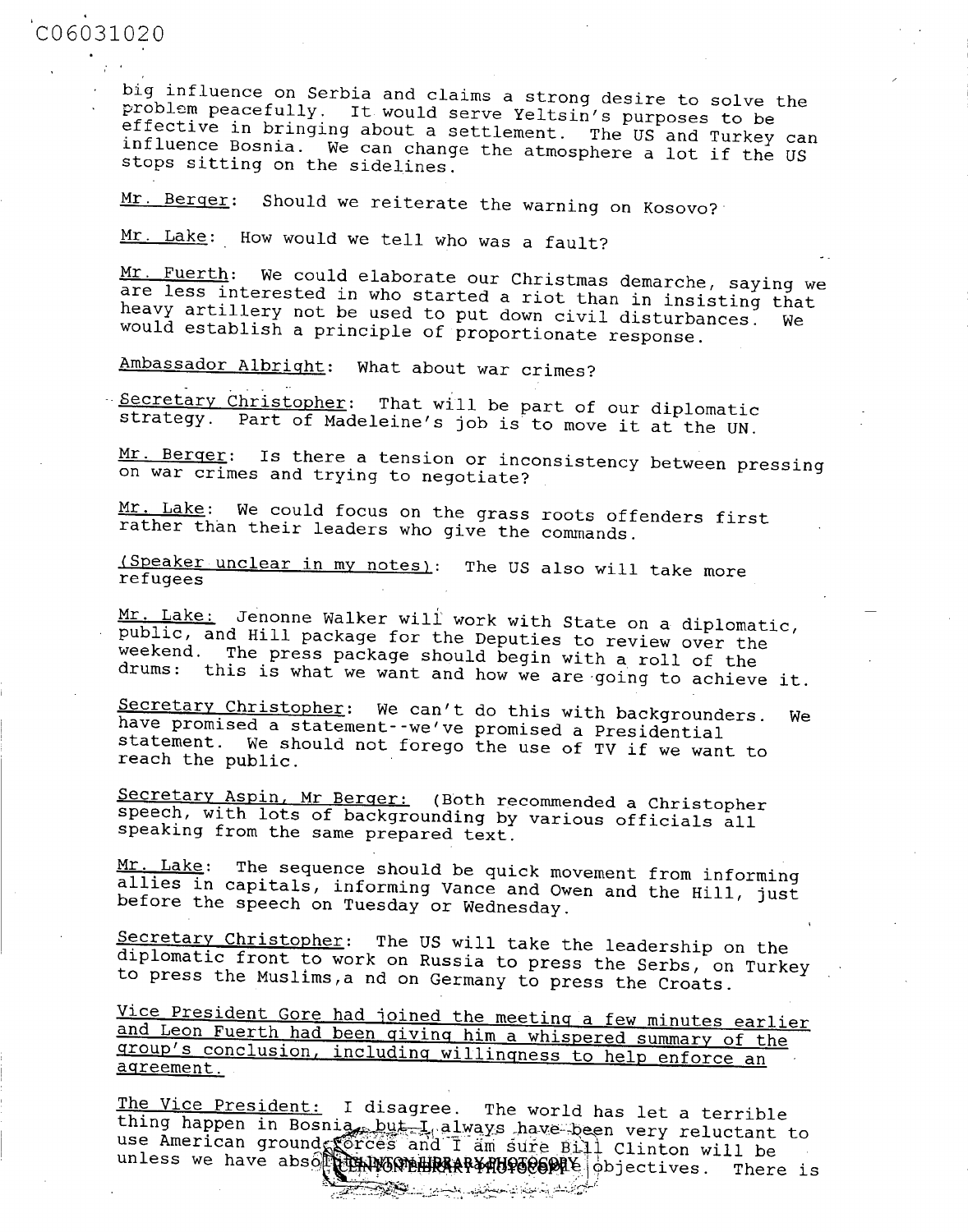a tension between the word "agree" and "enforce". In that<br>creative tension we might find the parameters of our role. If<br>there truly is an agreement, the requirements of enforcement are<br>minimal. The current Vance/Owen plan a way out and looking for an excuse.

Mr. Lake: Yes, to the degree a settlement is imposed, to that degree the requirement to enforce it is greater. But even when they agree, the Croatian experience shows that there still is lots of work to do.

Vice President Gore: We could test their willingness really to agree, for instance by lifting the siege of Sarajevo.

Mr. Lake: At a minimum it will need something on the ground.<br>The more we are prepared to say we will be prepared to help with that, the more we will be taken seriously.

Vice President Gore: There is far more legitimacy to the Bosnian objections to the Vance/Owen map than Vance/Owen agree. Vance/Owen claim that the Bosnians only hold out because they hope we would come in.

Mr. Woolsey: One way to square the circle would be something that was not against Serbia, but against heavy weapons in this conflict. In principle it would be neutral.

Secretary Christopher: We should make an all out effort to<br>persuade and convince the parties rather than impose a<br>settlement. On the other hand, we are not talking about an<br>agreement among three Church groups in California NATO.

Vice President Gore: But the American people will not want to send our boys there.

General Powell: The risk of casualties would be relatively low<br>if there is an agreement even by Balkan standards. None of the<br>parties would stand up to a Western force that included the U.S.<br>There would be some snipers or

At this point the President joined the meeting, and Colin Powell<br>described the issue and repeated the last point to him.

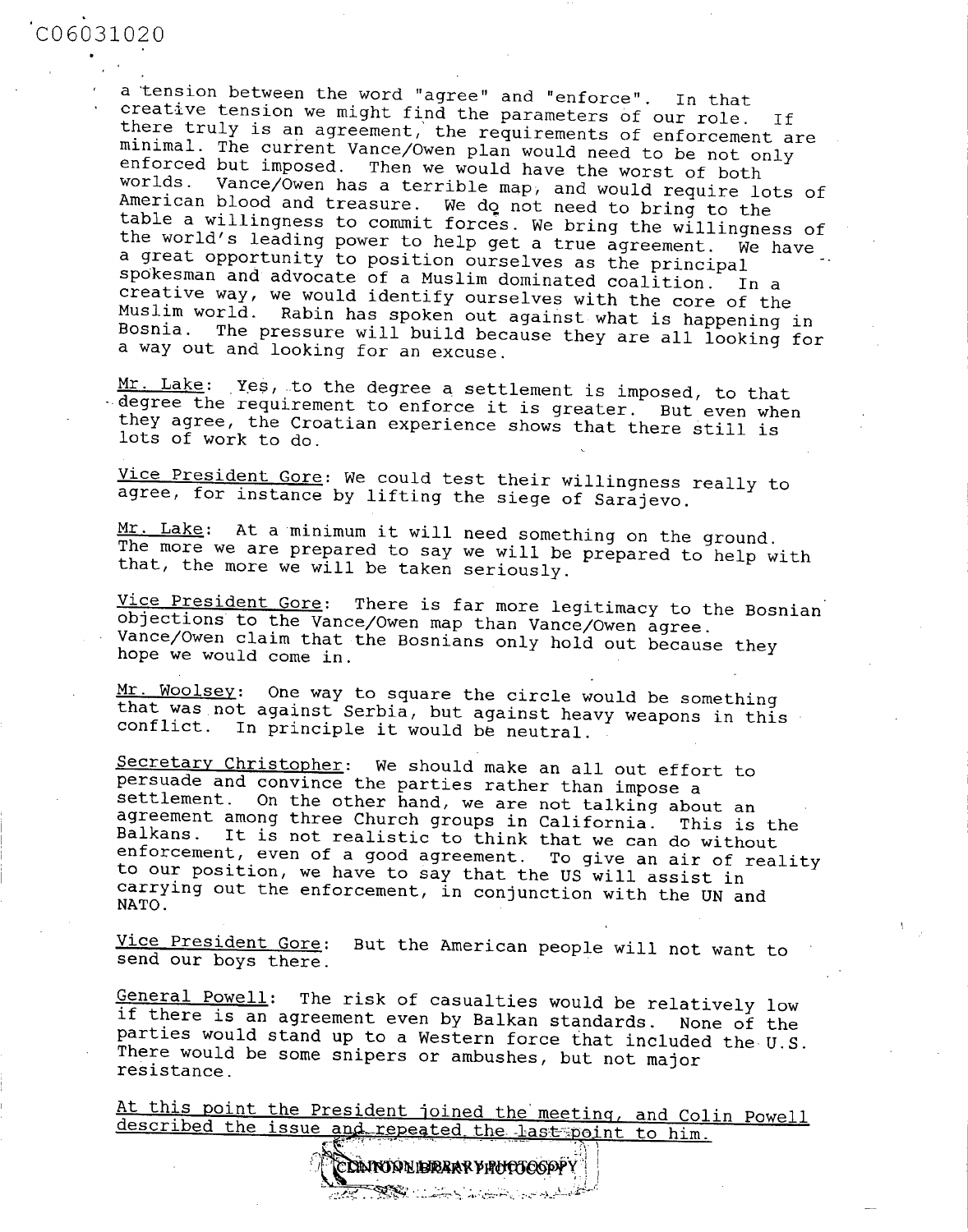General Powell: The nature of a Bosnian agreement will require<br>ground forces. We can punish from the air but not enforce from<br>the air. If there is a reasonably good agreement, even by<br>Balkan standards, the casualties would to flood the country with troops for a time and then get out.

## The President to General Powell: What's your advice?

General Powell: We can perform this mission. But it would be expensive and could be open ended with no promise of getting out.<br>But if we start down the road of diplomatic engagement, we must be willing to help enforce a se

Secretary Christopher: I agree. Vance/Owen as it stands would<br>take a great number of troops to enforce. The alternative is a<br>diplomatic strategy but unless we commit troops it won't get you<br>where you want to go. So we are some use of American forces.

Secretary Aspin: I agree.

The President: (to General Powell) Can we get out of Somalia<br>first?

General Powell: We could get out of Somalia now if the UN would agree to take **it** over.

Secretary Christopher: We won't have an agreement in the near term.

The President: About six months?

Secretary Christopher: That's about right

Mr. Woolsey: We should examine whether we could do something<br>useful without troops on the ground. We might limit what we were<br>willing to enforce, agree not to enforce the whole agreement but<br>to prevent the use of heavy wea zone as well as a no fly zone. It would not be perfect but it would be useful and could be done from the air.

Mr. Berger: There is another possible approach. I don't necessarily recommend it but it should be considered. We could say this is a European problem and they should take responsibility for enforcing a settlement.

The President (interrupting): We can't do that without giving up our whole position in the world.

Mr. Lake: We will prepare a strategy for implementing this policy.

The President and Vice President left the meeting. After a few minutes the meeting resumed to confirm that State, assisted by the Working Group, we file pare the outline of a speech as well  $\sqrt{\frac{1}{2}$  ( $\sqrt{\frac{1}{2}}$